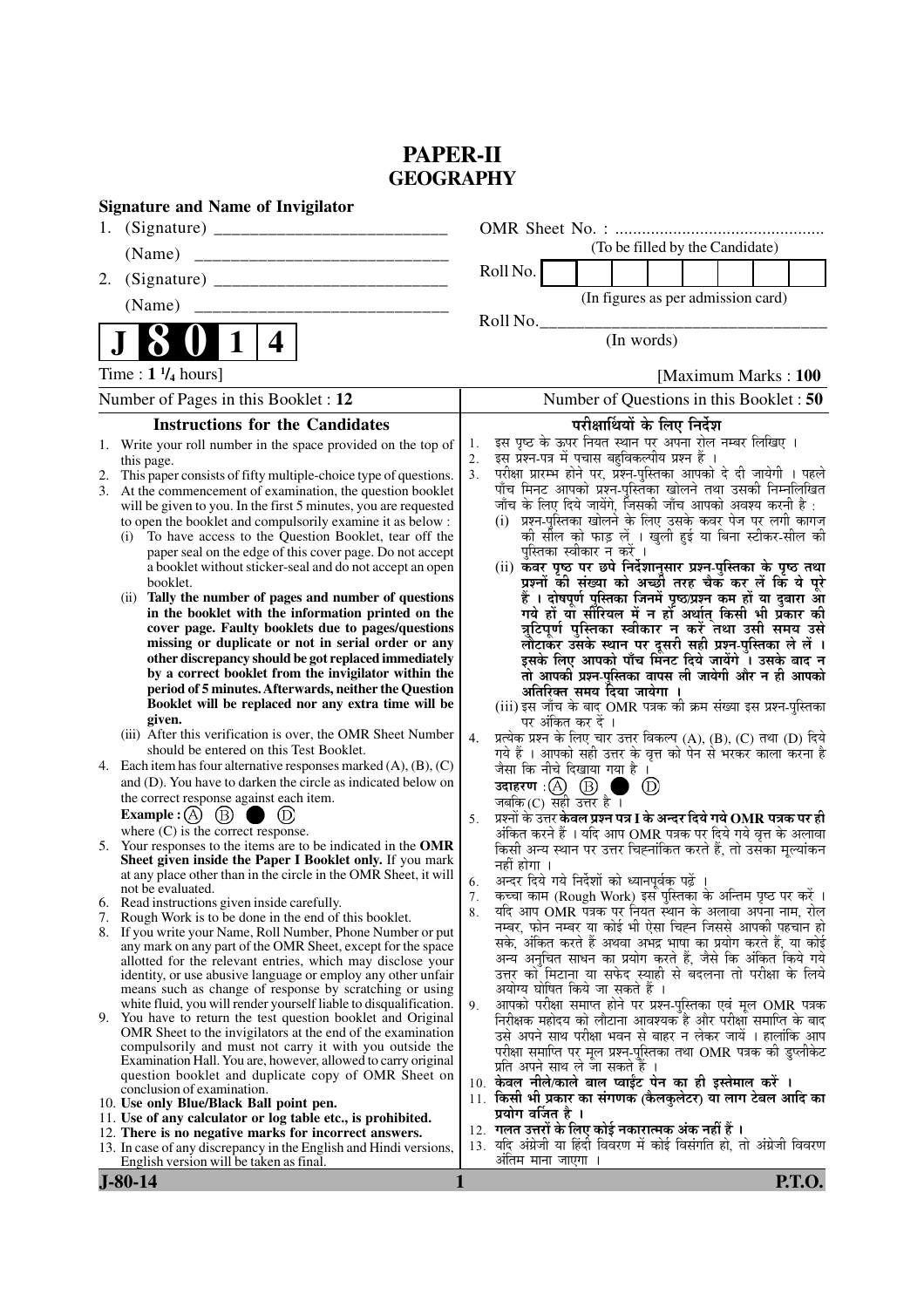### **GEOGRAPHY**

#### **Paper – II**

- **Note :** This paper contains **fifty (50)** objective type questions of **two (2)** marks each. **All** questions are compulsory.
- **1.** The landscapes produced by a single dominant geomorphic process are called as
	- (A) Simple Landscapes
	- (B) Compound Landscapes
	- (C) Monocyclic Landscapes
	- (D) Multicyclic Landscapes
- **2.** Flat topped sand ridges with long dimensions extending parallel to the prevailing winds but locking the collapsing fronts are known as
	- (A) Whalebacks
	- (B) Seifs
	- (C) Barchans
	- (D) Sand drifts
- **3.** The river valleys whose courses are controlled by factors which are not determinable are termed as
	- (A) Consequent
	- (B) Subsequent
	- (C) Insequent
	- (D) Resequent
- **4.** Match List I with List II and select the correct answer from the codes given below :

| $List-I$                                          | $List - II$     | 9.           | Which one of the locations listed         |
|---------------------------------------------------|-----------------|--------------|-------------------------------------------|
| (Books)                                           | (Authors)       |              | below should have highest annual          |
| Principles of<br>a                                | i. L.C. King    |              | temperature range?                        |
| Geomorphology                                     |                 |              | <b>Equatorial Island</b><br>(A)           |
| The study of<br>$\mathbf{b}$ .                    | ii.<br>W.D.     |              | (B)<br>Tropical coast                     |
| Landforms                                         | Thornbury       |              | Polar ice cap<br>(C)                      |
| Unstable Earth<br>$\mathbf{c}$ .                  | iii. R.J. Small |              | Mid-latitude continental centre<br>(D)    |
| Morphology of iv. J.A. Steers<br>d.               |                 |              |                                           |
| the Earth                                         |                 | 10.          | Which term is used to describe the        |
| Codes :                                           |                 |              | conversion of a solid directly to a gas,  |
| b<br>$\mathbf{C}$<br>a                            | d               |              | without passing through the liquid State? |
| $\mathbf{ii}$<br>iii<br>iv<br>(A)                 | $\mathbf{i}$    |              | (A)<br>Evaporation                        |
| iii<br>$\ddot{\mathbf{i}}$<br>(B)<br>$\mathbf{1}$ | iv              |              | Condensation<br>(B)                       |
| iii<br>(C)<br>1V<br>11                            | $\mathbf{i}$    |              | Sublimation<br>(C)                        |
| $\mathbf{i}$<br>(D)<br>1V<br>111                  | $\overline{11}$ |              | (D)<br>Freezing                           |
| Paper-II                                          |                 | $\mathbf{2}$ | <b>J-80-14</b>                            |

- **5.** The slope replacement model was propounded by
	- (A) Wood (B) Davis
	- (C) Penck (D) Strahler
- **6.** Who among the following observed that summer heating of Tibetan Plateau was the most important factor in the monsoonal circulation over India ?
	- (A) Fohn
	- (B) Koteswaram
	- (C) Frost
	- (D) Halley
- **7.** According to Koppen's Scheme of climatic classification 'E' (Polar or Mountain) type climatic is found in
	- (A) Nagaland
	- (B) Arunachal Pradesh
	- (C) Sikkim
	- (D) Jammu & Kashmir
- **8.** Which one of the following is not a factor that affects wind ?
	- (A) Pressure gradient
	- (B) Friction
	- (C) Magnetism
	- (D) Carioles effect
- **9.** Which one of the locations listed below should have highest annual temperature range ?
	- (A) Equatorial Island
	- (B) Tropical coast
	- (C) Polar ice cap
	- (D) Mid-latitude continental centre
- **10.** Which term is used to describe the conversion of a solid directly to a gas, without passing through the liquid State ?
	- (A) Evaporation
	- (B) Condensation
	- (C) Sublimation
	- (D) Freezing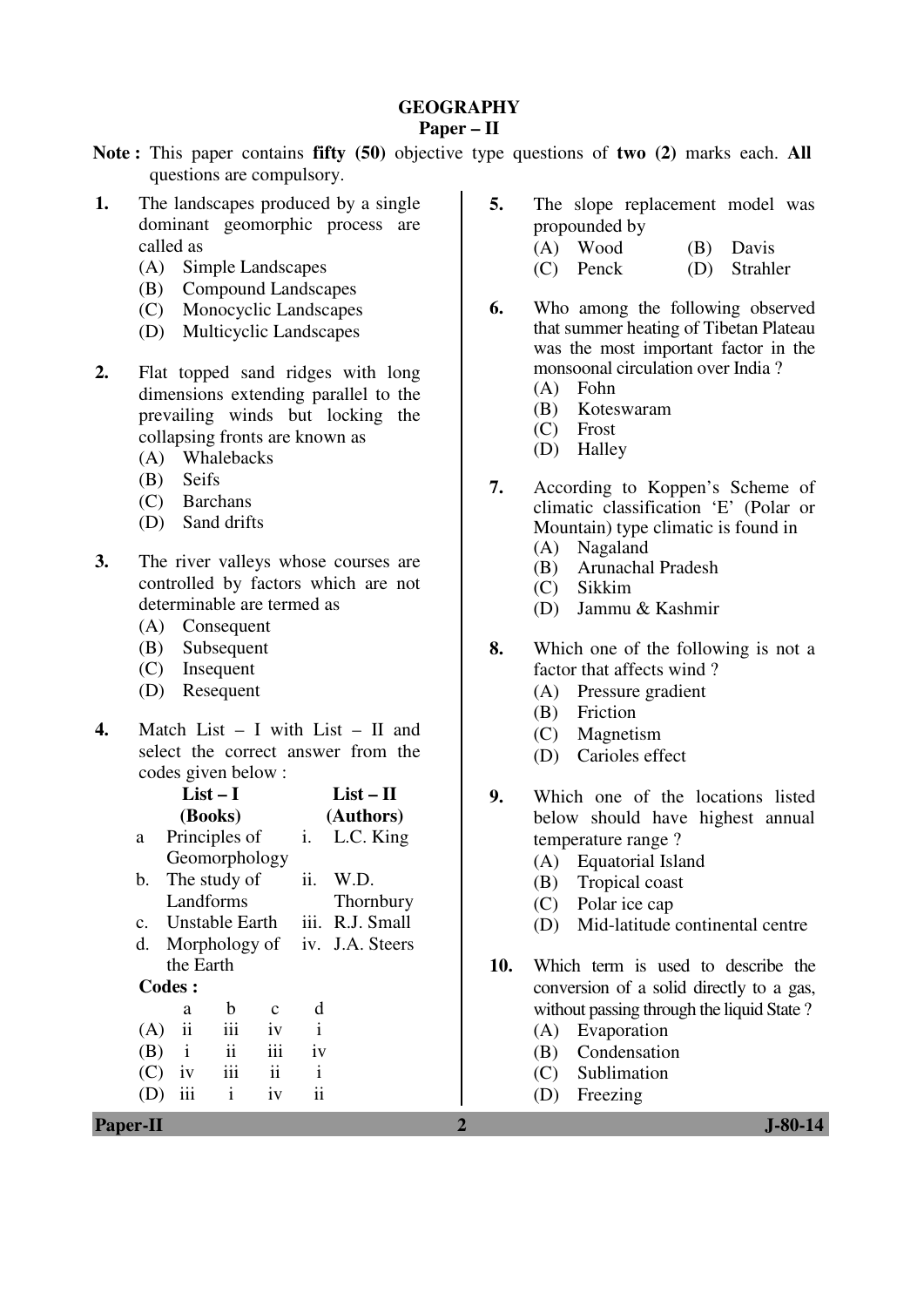# भूगोल

## ¯ÖÏ¿®Ö¯Ö¡Ö **– II**

|           | नोट: इस प्रश्नपत्र में पचास (50) बहु-विकल्पीय प्रश्न हैं । प्रत्येक प्रश्न के दो (2) अंक हैं । सभी प्रश्न अनिवार्य हैं ।                                                                                                                                                                                                                                                                                      |          |                                                                                                                                                                                                                                                                                                         |
|-----------|---------------------------------------------------------------------------------------------------------------------------------------------------------------------------------------------------------------------------------------------------------------------------------------------------------------------------------------------------------------------------------------------------------------|----------|---------------------------------------------------------------------------------------------------------------------------------------------------------------------------------------------------------------------------------------------------------------------------------------------------------|
| 1.        | एकल प्रमुख भू-आकृतिक प्रक्रिया द्वारा उत्पन्न<br>भूदृश्य कहलाते हैं<br>(A) सरल भूदृश्य<br>(B) मिश्रित भूदृश्य<br>(C) एक-चक्रीय भूदृश्य                                                                                                                                                                                                                                                                        | 5.       | ढाल प्रतिस्थापन मॉडल किसने प्रतिपादित किया<br>था ?<br>$(B)$ डेविस<br>(A) वुड<br>(D) स्ट्रॉलर<br>(C) पेन्क                                                                                                                                                                                               |
| 2.        | (D) बहु-चक्रीय भूदृश्य<br>दीर्घ आकारीय सपाट शीर्षों के बालु के कटक<br>जो प्रचलित पवनों के समानान्तर फैले हैं, परन्तु<br>निपाती अग्रांतों के बगैर हैं को किस नाम से<br>पुकारा जाता है ?<br>(A) व्हेलबैक<br>(B) सीफ                                                                                                                                                                                             | 6.       | निम्नलिखित में से किसने अवलोकन किया कि<br>तिब्बती पठार का ग्रीष्म तापन भारत पर<br>मॉनसूनी परिसंचरण के लिये सर्वाधिक<br>महत्त्वपूर्ण कारक है ?<br>$(B)$ कोटेश्वरम<br>(A) फोहन<br>$(D)$ हैली<br>(C) फ्रॉस्ट                                                                                               |
| 3.        | (D) बालु का अपोढ़<br>(C) बरखान<br>ऐसी नदी घाटियों को जिनके मार्गों का नियन्त्रण<br>ऐसे कारकों द्वारा होता है, जिन्हें निर्धारित नहीं<br>किया जा सकता, को कहते हैं<br>(A) अनुवर्ती<br>$(B)$ परवती                                                                                                                                                                                                              | 7.<br>8. | जलवायु वर्गीकरण की कोपेन की योजना के<br>अनुसार 'ई' (ध्रुवीय या पर्वतीय) प्रकार की<br>जलवायु कहाँ पाई जाती है ?<br>(A) नागालैंड<br>(B) अरुणाचल प्रदेश<br>सिक्किम<br>(D) जम्मु एवं काश्मीर<br>(C)<br>निम्नलिखित में से कौन सा पवन को प्रभावित                                                             |
| 4.        | (C) अक्रमवर्ती (D) नवानुवर्ती<br>सूची – I को सूची – II के साथ सुमेलित करें<br>और नीचे दिये कूटों से सही उत्तर का चयन करें :<br>सूची – I<br>सूची – II<br>(पुस्तकें)<br>(लेखक)<br>a. प्रिन्सिपल्स ऑफ                i.   एल.सी. किंग<br>जियोमॉरफोलॉजी<br>b. दि स्टडी ऑफ लैन्ड<br>ii. डब्ल्यू. डी.<br>थॉर्नबरी<br>फॉर्म्स<br>c. अनस्टेबल अर्थ<br>iii. आर.जे. स्माल<br>d. मॉरफोलॉजी ऑफ दी अर्थ iv. जे.ए. स्टीयर्स | 9.       | करने वाला कारक नही है ?<br>$(A)$ दाब प्रवणता<br>$(B)$ घर्षण<br>(C) चुंबकत्व<br>(D) कोरिऑलिस प्रभाव<br>नीचे सूचीबद्ध स्थानों में से किसमें उच्चतम<br>वार्षिक तापान्तर होना चाहिए ?<br>विषुवतीय द्वीप<br>(A)<br>उष्णकटिबंधीय तट<br>(B)<br>(C) ध्रुवीय हिमटोपी<br>मध्य अक्षांशीय महाद्वीपीय केन्द्र<br>(D) |
|           | कूट :<br>d<br>$\mathbf b$<br>$\mathbf c$<br>a<br>ii<br>iii<br>$\mathbf{i}$<br>(A)<br>iv<br>$\mathbf{ii}$<br>iii<br>(B)<br>$\mathbf{i}$<br>iv<br>iii<br>$\mathbf{ii}$<br>$\mathbf{i}$<br>(C)<br>iv<br>$\overline{\mathbf{ii}}$<br>iii<br>$\mathbf{i}$<br>(D)<br>iv                                                                                                                                             | 10.      | द्रव स्थिति में गए बगैर ठोस का सीधे गैस में<br>रूपान्तर का वर्णन करने के लिये किस शब्द का<br>उपयोग किया जाता है ?<br>(A) वाष्पीकरण<br>संघनन<br>(B)<br>ऊर्ध्वपातीकरण<br>हिमीकरण<br>(D)<br>(C)                                                                                                            |
| $J-80-14$ |                                                                                                                                                                                                                                                                                                                                                                                                               | 3        | <b>Paper-II</b>                                                                                                                                                                                                                                                                                         |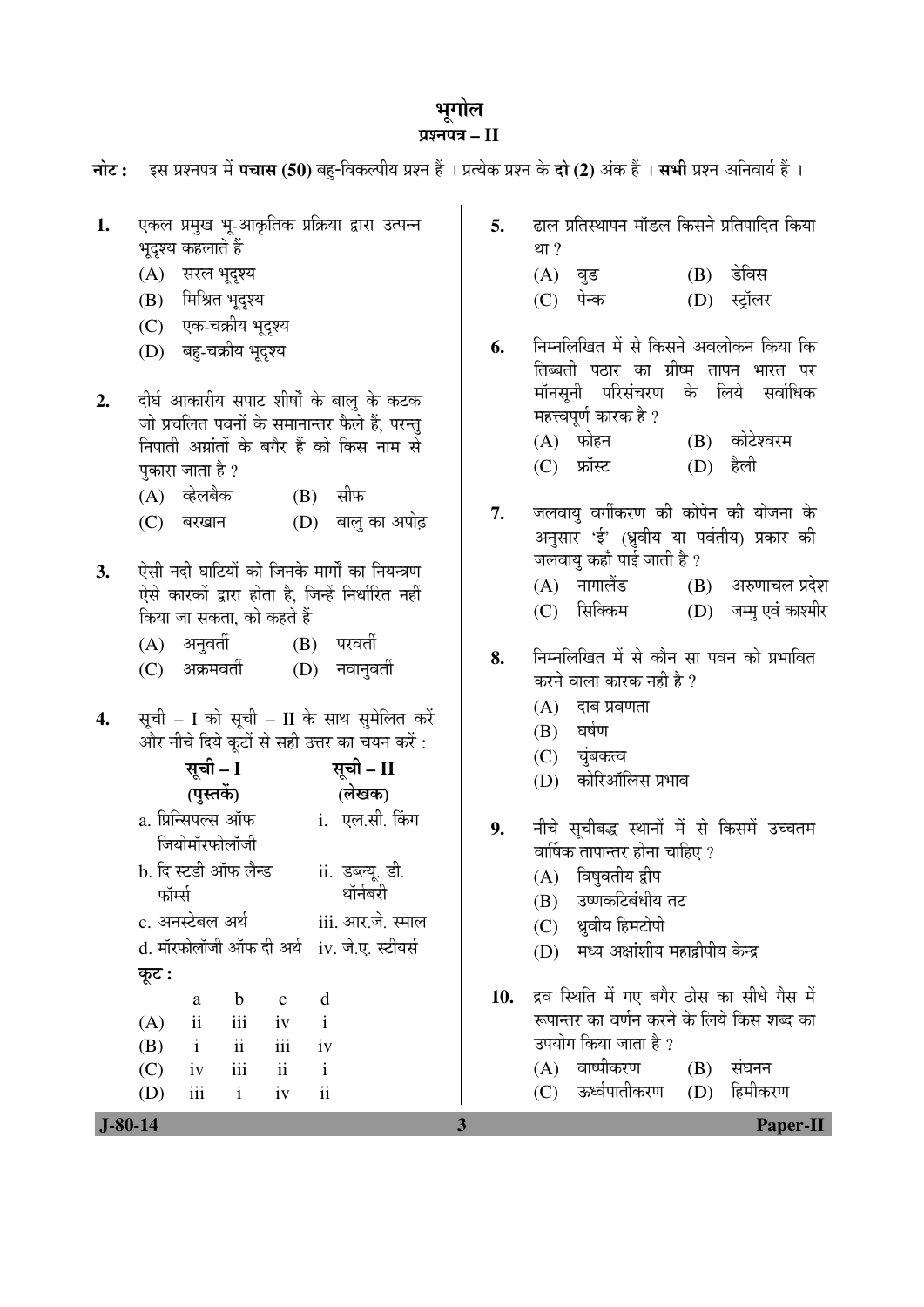- **11.** The main source of carbonmonoxides, as air pollutants, is
	- (A) Thermal decomposition of fats
	- (B) Dye-making
	- (C) Blast furnaces
	- (D) Gasoline motor exhausts
- **12.** The vertical movement of cold water from deeper oceanic layers to replace warmer surface water is called as
	- (A) Turbidity
	- (B) Emergence
	- (C) Upwelling
	- (D) Halocline
- **13.** Which one of the following types of sea floor sediments includes calcareous and siliceous oozes ?
	- (A) Fluvial
	- (B) Terrigenous
	- (C) Biogenous
	- (D) Hydrogenous
- **14.** Vast numbers of herbivorous animals and carnivorous such as lions, Jackals and hyenas are found in
	- (A) Equatorial rainforest
	- (B) Taiga
	- (C) Campos of Brazil
	- (D) Savannas of Africa
- **15.** Match List I with List II and select the correct answer from the codes given below :

|         | List $-1$               |                        |              |      | List – $\Pi$ |
|---------|-------------------------|------------------------|--------------|------|--------------|
| a       |                         | <b>Green Plants</b>    |              | i.   | Decomposer   |
| h.      | Animal                  |                        |              | ii.  | Primary      |
|         | Parasites               |                        |              |      | consumer     |
| $c_{-}$ |                         | <b>Plant Parasites</b> |              | iii. | Secondary    |
|         |                         |                        |              |      | Consumer     |
|         | d. Fungi                |                        |              |      | iv. Producer |
|         | Codes:                  |                        |              |      |              |
|         | a                       | h                      | C            |      | d            |
| (A)     | 1V                      | iii                    | ii           |      | i            |
| (B)     | $\overline{\mathbf{u}}$ | i                      | iv           |      | iii          |
| (C)     | 111                     | ii                     | $\mathbf{i}$ |      | iv           |
|         | $\mathbf{i}$            | ii                     | 1V           |      |              |
|         |                         |                        |              |      |              |

- **16.** Nomothetic approach in geography emphasizes upon ?
	- (A) Inductive study
	- (B) Law making study
	- (C) Ideographic study
	- (D) Empirical study
- **17.** Which one of the following pairs does not match correctly ?

| <b>Author</b>   | <b>Book</b>      |
|-----------------|------------------|
| (A) Ibn Khaldun | - Muqaddimah     |
| (B) Al-Balakhi  | - Kitabul Ashkal |
| (C) Al-Masudi   | - Routes and     |
|                 | Realms           |
| (D) Al-Biruni   | - Kitab-al-Hind  |

**18.** Match List – I with List – II and select the correct answer from the codes given below :

|               | List – I      |                     | List – H                                |
|---------------|---------------|---------------------|-----------------------------------------|
|               | (Geographers) |                     | (Concepts)                              |
|               |               |                     | Developed)                              |
| i. F. Ratzel  |               |                     | a. Landscape                            |
|               |               |                     | Science                                 |
| ii. C. Ritter |               |                     | b. Areal                                |
|               |               |                     | differentiation                         |
|               |               |                     | iii. R. Hartshorne c. Teleological view |
|               |               |                     | iv. O. Schluter d. Social               |
|               |               |                     | Darwinism                               |
| Codes:        |               |                     |                                         |
| a             | h             | с                   | d                                       |
| iv<br>(A)     | iii           | $\ddot{\mathbf{i}}$ | $\mathbf{i}$                            |
| (B)           | iii<br>iv     | $\mathbf{i}$        | ij                                      |
| ii            | iv            |                     | i                                       |

- (D) iv i ii iii **19.** Which one of the following is in
- correct sequence in the development of German geographical thought.
	- (A) Troll, Peschel, Hettner, Ratzel
	- (B) Peschel, Ratzel, Hettner, Troll
	- (C) Peschel, Troll, Hettner, Ratzel
	- (D) Ratzel, Peschel, Troll, Hettner
- **20.** Who coined the term 'Cosmography' and divided it into uranography and Geography ?
	- (A) O. Peschel
	- (B) C. Ritter
	- (C) B. Vareneous
	- (D) A. Humboldt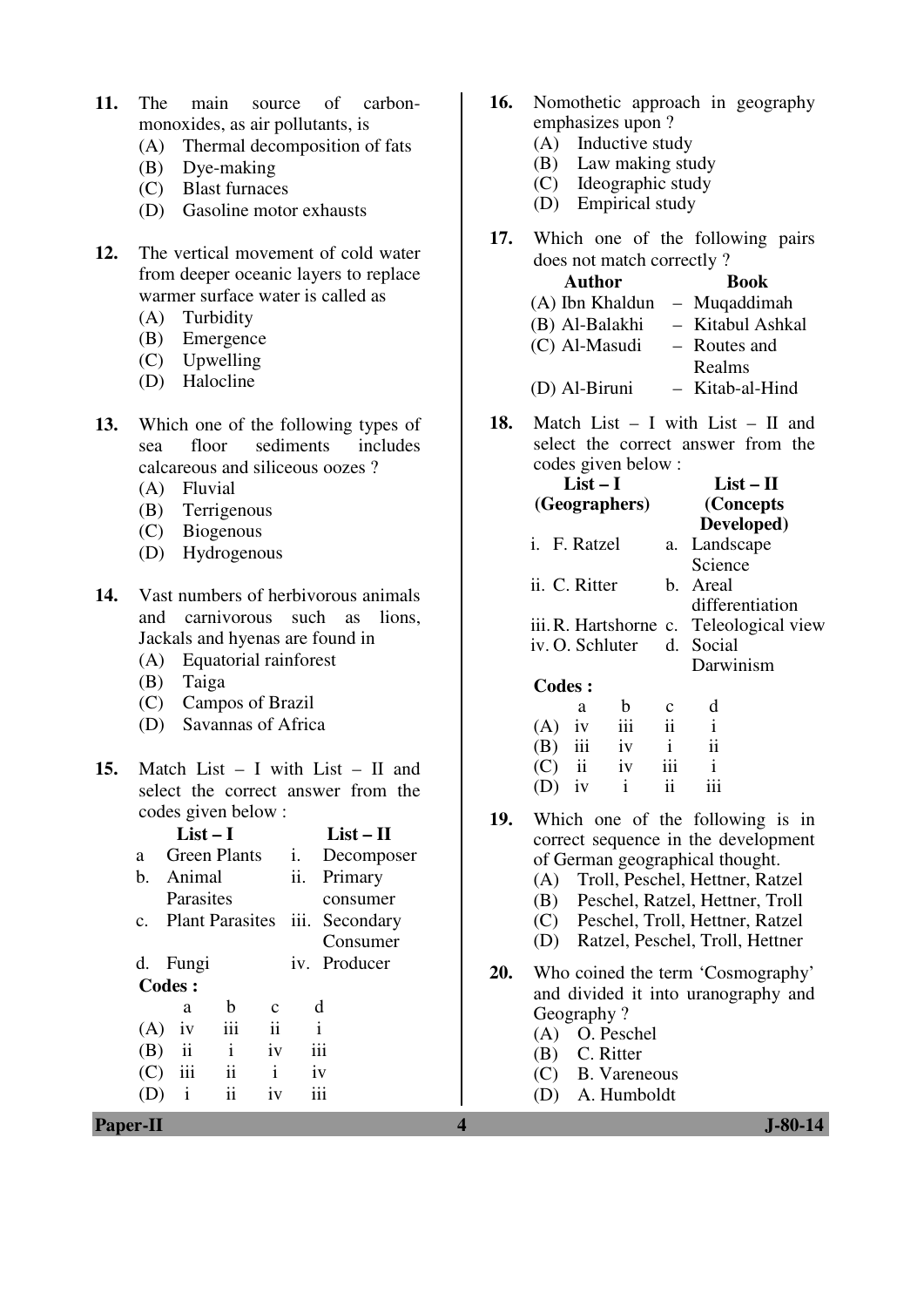- 11. वायु प्रदुषकों के रूप में, कार्बन-मोनोऑक्साइडस का मुख्य स्रोत है
	- $(A)$  वसा का तापीय वियोजन
	- $(B)$  रंग बनाना
	- (C) वात्या-भद्री
	- (D) गैसोलीन मोटर निकास
- 12. अपेक्षाकृत गर्म सतही जल का प्रति स्थापन करने के लिये गहन महासागरीय परतों से शीतल <u>जल की ऊर्ध्वाकार गति क्या कहलाती है ?</u>
	- $(A)$  पंकिलता
	- $(B)$  उन्मज्जन
	- (C) ऊर्ध्वगमन (अपवेलिंग)
	- (D) हैलोक्लाइन
- 13. निम्नलिखित में से कौन से प्रकार के समुद्री सतही तलछट में चूनायुक्त और सिलिकामय सिंधुपंक समाविष्ट है ?
	- $(A)$  नदीय
	- $(B)$  स्थलजात
	- (C) जीवजात (बायोजीनस)
	- (D) जलजात (हाइड़ोजीनस)
- 14. शाकभक्षी और मांसभक्षी पश्ओं जैसे कि शेर, गीदड़ और लकड़बग्घा की विशाल संख्या पाई जाती है
	- (A) विषुवतीय वर्षा-प्रचुर वन में
	- $(B)$  टैगा में
	- (C) ब्राजील कम्पोज में
	- $(D)$  अफ्रीका के सवाना प्रदेश में
- 15. सूची I को सूची II के साथ सुमेलित करें और नीचे दिये कूटों से सही उत्तर का चयन करें :

|                | सूची – I     |              |                        | सूची – II    |  |  |  |  |
|----------------|--------------|--------------|------------------------|--------------|--|--|--|--|
| a. हरित पादप   |              |              |                        | अपघटक        |  |  |  |  |
| b. पशु परजीवी  |              |              | ii. प्राथमिक उपभोक्ता  |              |  |  |  |  |
| c. पादप परजीवी |              |              | iii. द्वितीयक उपभोक्ता |              |  |  |  |  |
| d. कवक         |              |              | iv. उत्पादक            |              |  |  |  |  |
| कूट :          |              |              |                        |              |  |  |  |  |
|                | a            | b            | c                      | d            |  |  |  |  |
| (A)            | iv           | iii          | $\mathbf{ii}$          | $\mathbf{i}$ |  |  |  |  |
| (B)            | ii           | $\mathbf{i}$ | iv                     | iii          |  |  |  |  |
| (C)            | iii          | ii           | $\mathbf{i}$           | iv           |  |  |  |  |
|                | $\mathbf{i}$ | ii           | iv                     |              |  |  |  |  |

- 16. भगोल में विधि-विषयक उपागम किस पर बल देता है ?
	- $(A)$  आगमनात्मक अध्ययन
	- $(B)$  विधि निर्माण अध्ययन
	- (C) भाव चित्रात्मक अध्ययन
	- (D) आनुभविक अध्ययन
- 17. निम्नलिखित में से कौन सा युग्म सही सुमेलित नहीं है  $\overline{?}$

|     | लेखक         | पुस्तक             |
|-----|--------------|--------------------|
| (A) | इब्न खल्दुन  | मुकादिमा           |
| (B) | अल बालाखी  – | किताबुल अशकल       |
| (C) | अल मसूदी     | रुट्स एवं रियल्म्स |
| (D) | अल बिरूनी    | किताब-अल-हिंद      |

18. सूची – I को सूची – II के साथ सुमेलित करें और नीचे दिये कटों से सही उत्तर का चयन करें:

| सूची – II                      |  |  |  |  |
|--------------------------------|--|--|--|--|
| (विकसित अवधारणा)               |  |  |  |  |
| a. भूदृश्य विज्ञान             |  |  |  |  |
| b. क्षेत्रीय विभेद             |  |  |  |  |
| c. उद्देश्यवादी विचार          |  |  |  |  |
| d. सामाजिक डार्विनवाद          |  |  |  |  |
|                                |  |  |  |  |
| d<br>$\mathbf{C}$              |  |  |  |  |
| ii<br>$\mathbf{i}$             |  |  |  |  |
| $\mathbf{ii}$<br>$\mathbf{i}$  |  |  |  |  |
| iii<br>$\mathbf{i}$            |  |  |  |  |
| $\overline{\mathbf{u}}$<br>iii |  |  |  |  |
|                                |  |  |  |  |

- 19. जर्मन भौगोलिक विचारधारा के विकास के सिलसिले में निम्नलिखित में से किसका सही अनुक्रम है ?
	- (A) ट्रॉल, पैशल, हेटनर, रैटज़ल
	- (B) पैशल, रैटज़ल, हेटनर, ट्रॉल
	- (C) पैशल, ट्रॉल, हेटनर, रैटज़ल
	- (D) रैटज़ल, पैशल, ट्रॉल, हेटनर
- 20. 'विश्वरचना' (कोस्मोग्राफी) शब्द किसने प्रतिपादित किया और उसे यूरैनोग्राफी तथा ज्यॉग्राफी में विभाजित किया ?  $(A)$  ओ. पैशल  $(B)$  सी. रिट्टर (C) बी. वरेनीयस (D) ए. हमबोल्ट

 **J-80-14 5 Paper-II**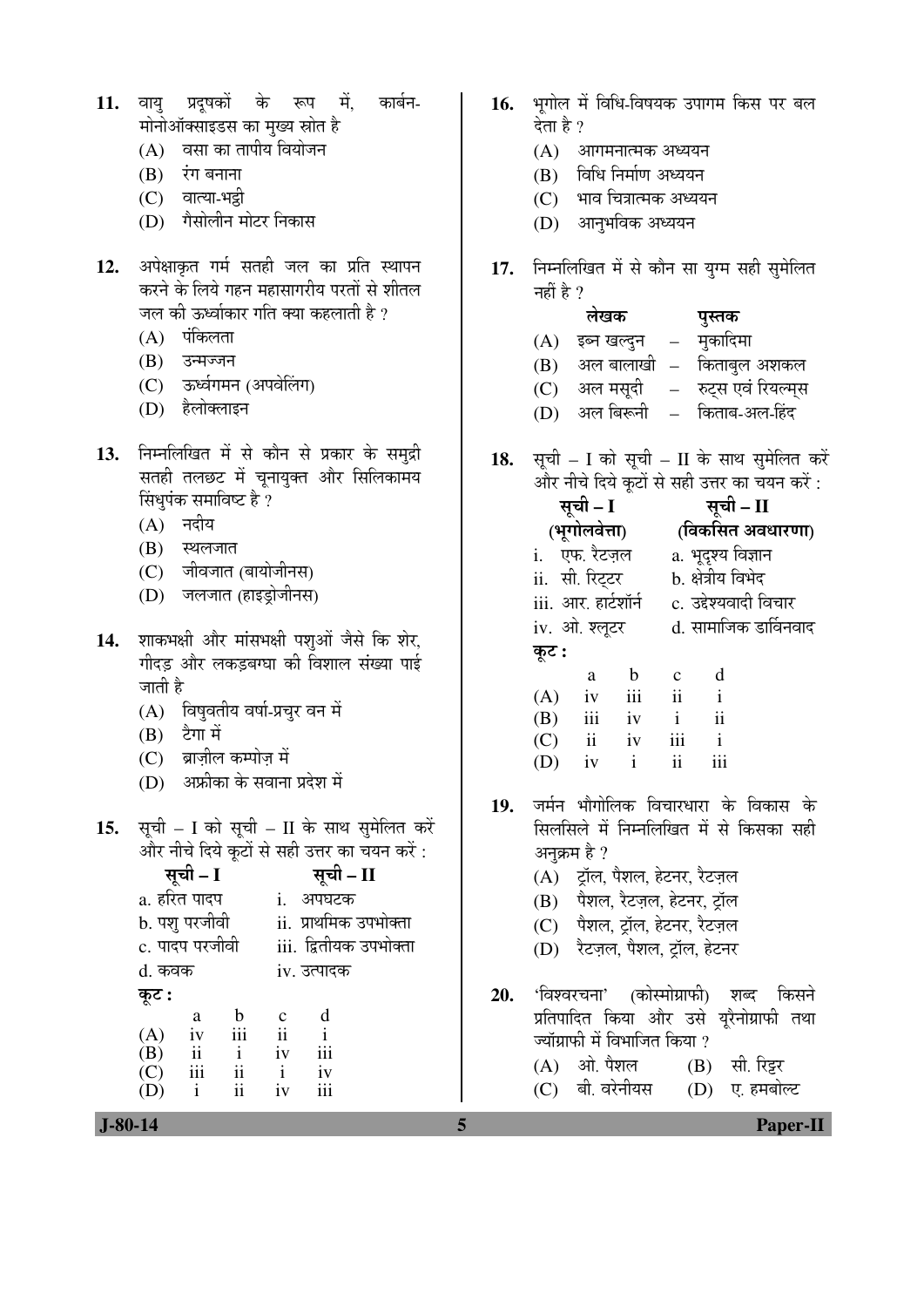- **21.** The book entitled "Perspective on Nature of Geography (1959)" was authored by
	- (A) Ellen Churchill Semple
	- (B) Rudolf Kjellen
	- (C) Richard Hartshorne
	- (D) Isaih Bowman
- **22.** Net population change is determined by
	- (A) Mortality
	- (B) Migration
	- (C) Fertility
	- (D) Both (A) and (C)
- **23.** Rural house is an index of the
	- (A) Environment
	- (B) Racial Element
	- (C) Fashion and Style
	- (D) Modern Architectural Design
- **24.** The stages of inception in the dynamics of urban growth refers to
	- (A) The factor which gives rise to a city in a particular place.
	- (B) The process through which separate functional districts are carved out
	- (C) The outward, often radial, movement of activities from the centre.
	- (D) The pattern of forcing activities out of an area.
- **25.** The chief means of transport in Tundras is
	- (A) Camel (B) Donkeys
	- (C) Sledge (D) Horse
- **26.** The development of Chennai Bangaluru corridor is based on
	- (A) Automobile and I.T. Industries
	- (B) Cotton-textile and garment industries
	- (C) Pharmaceutical and Chemical **Industries**
	- (D) Residential and Retail Development
- 
- **27.** Of late, the major focus in urbanindustrial development is on
	- (A) Nodal Development
	- (B) Cluster Development
	- (C) Port-City Oriented Development
	- (D) Both (A) and (C)
- **28.** High level managerial and executive administrative position fall in the category of
	- (A) Primary activities
	- (B) Secondary activities
	- (C) Tertiary activities
	- (D) Quarternary activities
- **29.** Which of the following statements are correct ?
	- 1. Lignite and low grade bituminous coal were formed during quarternary period.
	- 2. Dolomite is used as refractory material and flux in iron and steel industry.
	- 3. Solar energy, wind, hydel power and biogas are renewable resources.

 Select the correct answer using codes given below :

- (A)  $1, 2$  and  $3$  (B)  $1$  and  $2$
- (C)  $2 \text{ and } 3$  (D)  $1 \text{ and } 3$
- **30.** What are the three bases for spatial interaction as described in Edward Ullman's model ?
	- (A) Complementarity, Transferability and intervening opportunity
	- (B) Complementarity, Commodity specific relationship and surplus-deficit relationship.
	- (C) Complimentarity, convenience and residential neighbourhood.
	- (D) Human behaviour, convenience and transferability

**Paper-II 6 J-80-14**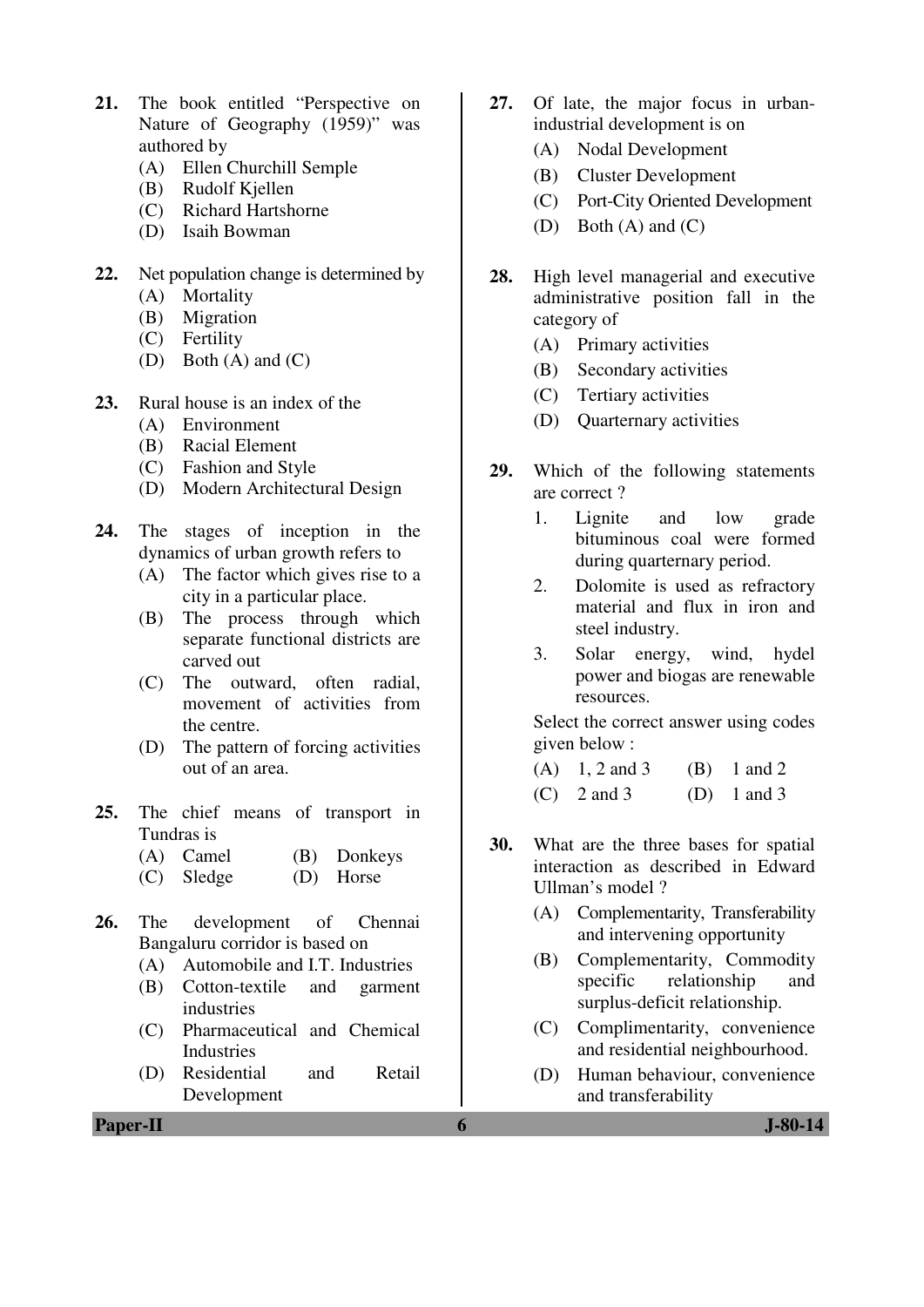- 21. "पर्सपैक्टिव ऑन नेचर ऑफ जियोग्राफी  $(1959)$ " नामक पुस्तक के लेखक कौन हैं ?
	- (A) एलेन चर्चिल सेंपल
	- (B) रुडोल्फ जेलेन
	- $(C)$  रिचर्ड हार्टशॉर्न
	- $(D)$  इसईया बोमैन
- 22. शब्द (नेट) जनसंख्या परिवर्तन किसके द्वारा निर्धारित होता है ?
	- $(A)$  मर्त्यता
	- $(B)$  प्रवास
	- $(C)$  प्रजननता
	- (D) (A) और (C) दोनों
- 23. *प्रा*मीण घर किसका सूचक है ?
	- $(A)$  पर्यावरण
	- $(B)$  प्रजातीय तत्त्व
	- $(C)$  फैशन तथा शैली
	- (D) आधनिक वास्तकला डिजाइन
- 24. नगरीय वृद्धि की गतिकी में प्रारम्भ की अवस्था किससे सम्बन्धित है ?
	- $(A)$  वह कारक जो एक विशेष स्थान में नगर को जन्म देता है ।
	- (B) वह प्रक्रिया जिसके द्वारा अलग-अलग प्रकार्यात्मक क्षेत्रों का निर्माण होता है ।
	- (C) केन्द्र से गतिविधियों की बाहर की ओर, प्राय: अरीय, गति
	- (D) गतिविधियों को क्षेत्र से बाहर करने का प्रतिरूप
- 25. ट्न्ड्रा में परिवहन का मुख्य साधन है
	- $(A)$  ऊँट  $(B)$  गधा
	- (C) स्लेज (D) घोड़ा
- 26. चेन्नई-बंगालरु गलियारे (कॉरिडॉर) का विकास किस पर आधारित है ?
	- (A) ऑटोमोबाइल तथा सूचना प्रौद्योगिकी उद्योग
	- (B) सूती-वस्त्र और कपड़ा उद्योग
	- (C) औषधीय तथा रासायनिक उद्योग
	- (D) आवासीय तथा खुदरा विकास
- 27. हाल ही से नगरीय औद्योगिक विकास में प्रमुख फोकस किस पर रहता है ?
	- $(A)$  नॉडल विकास
	- (B) गुच्छ विकास
	- (C) पत्तन नगर उन्मुखी विकास
	- (D) (A) और (C) दोनों
- **28.** उच्च स्तर का प्रबन्धकीय तथा कार्यकारिणी प्रशासनिक पद किस श्रेणी में आता है ?
	- $(A)$  प्राथमिक गतिविधियाँ
	- $(B)$  द्वितीयक गतिविधियाँ
	- (C) तृतीयक गतिविधियाँ
	- $(D)$  चतर्थक गतिविधियाँ
- **29.** निम्नलिखित में से कौन सा कथन सही है ?
	- 1. भरा कोयला और निम्न श्रेणी का बिट्युमिन कोयला चतुर्थ कल्प में बने ।
	- 2. डोलोमाइट का लोहा एवं इस्पात उद्योग में उच्चताप सह सामग्री तथा फ्लक्स के रूप में उपयोग होता है ।
	- 3. सौर ऊर्जा, पवन, जल विद्युत तथा बायोगैस नवीकरणीय संसाधन हैं ।

नीचे दिये कटों से सही उत्तर का चयन करें :

- (A)  $1, 2$  और  $3$  (B)  $1$  और  $2$
- (C)  $2 \text{ and } 3$  (D)  $1 \text{ and } 3$
- 30. एडवर्ड उल्लमैन के मॉडल में वर्णित स्थानिक अंत:क्रिया के तीन आधार क्या हैं ?
	- (A) पुरकता, स्थानान्तरणीयता और अन्तरवर्ती अवसर
	- (B) परकता, वस्तु विशिष्ट सम्बन्ध और अतिरेक अभाव का सम्बन्ध
	- (C) पूरकता, सुविधा तथा आवासीय पड़ोस
	- (D) मानवीय व्यवहार, सविधा और स्थानान्तरणीयता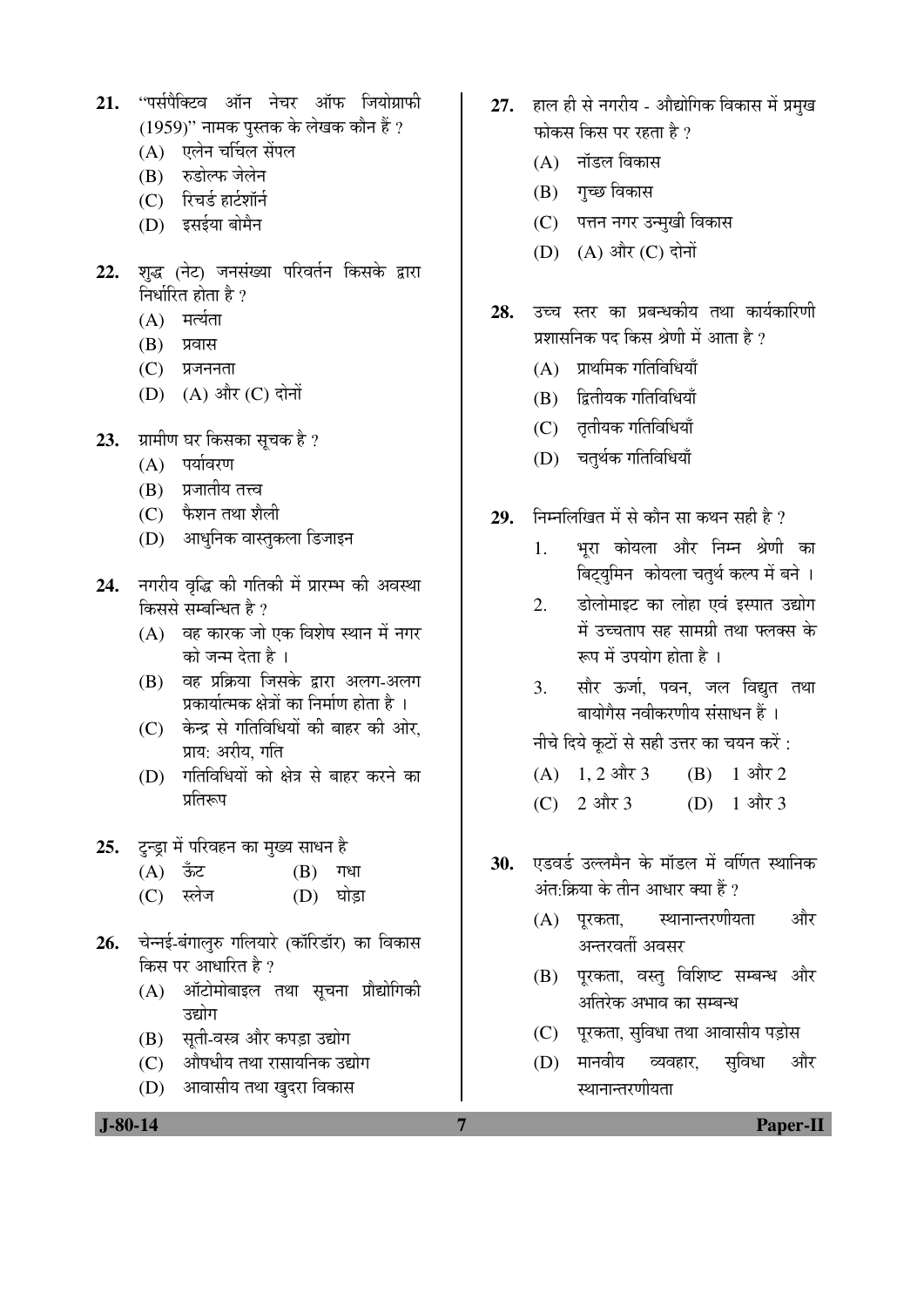- **31.** Japan is one of the leading industrial countries in the world because it has
	- 1. Developed hydel power<br>2. Large deposits of
	- Large deposits of metallic minerals
	- 3. High level of technological capability
	- 4. Insular location
	- Which of these statements are correct ?
	- (A)  $1, 2, 3$  and  $4$  (B)  $1, 2$  and  $3$ <br>(C)  $1$  and  $3$  (D)  $2$  and  $4$
	- $(C)$  1 and 3
- **32.** Given below are two statements, one labelled as Assertion (A) and the other labelled as Reason (R) :
	- **Assertion (A) : With the development** of H.Y.V. rubber trees and later synthetic rubber, the rubber of the Amazon basin has become a little more than memory.
	- **Reason (R)** : Resources are created and destroyed by human culture.

In the context of the above two statements, which of the following is correct ?

### **Codes :**

- (A) (A) is correct, but  $(R)$  is wrong.
- (B) (A) is wrong, but  $(R)$  is correct.
- (C) Both (A) and (R) are correct and (R) explains (A).
- (D) Both (A) and (R) are wrong.
- **33.** Which one of the following culture realms is characterised by (i) heritage of ancient civilization and traditions of classical culture (ii) rise of ancient citystates; and (iii) importance of agriculture and horticulture including viticulture ?
	- (A) East European
	-
	-
	-
- **34.** The paradoxical situation of co-existence of the patrilineal society and the dominating position of women characterize.
	- (A) Khasi Tribe
	- (B) Bhil Tribe
	- (C) Gond Tribe
	- (D) Tharu Tribe
- 
- - (B) Indian
	- (C) Mediterranean
	- (D) Chinese
- **35.** Geography of public policy is concerned with geographical study of 1. Creation and implementation
	- of public policies.
	- 2. Implementation and monitoring of public policies.
	- 3. Creation and evaluation of public policies.
	- 4. Evaluation of public policies.
	- (A) 1 and 2 are correct.
	- (B) 2 and 3 are correct.
	- (C) 2 and 4 are correct.
	- (D) 1 and 3 are correct.
- **36.** Which one of the following languages belong to the Semito-Hamitic linguistic family ?
	- (A) Gondi (B) Hebrew
	- (C) Spanish (D) Dutch

**37.** The statement that "Who rules East Europe, commands the Heartland who rules the Heartland, commands the world Island….." was made by

- (A) Mackinder (B) Spykman
- (C) Alfred Mahan (D) Whittlesey
- **38.** The entire planning technique in India had been based on the model prepared by
	- (A) P.C. Mahalanobis
	- (B) Fieldman
	- (C) Domar
	- (D) V.M. Dandekar
- **39.** Regional development is a
	- (A) Single functional Approach
	- (B) Multi-functional Approach
	- (C) Place Prosperity
	- (D) Rationalisation of population distribution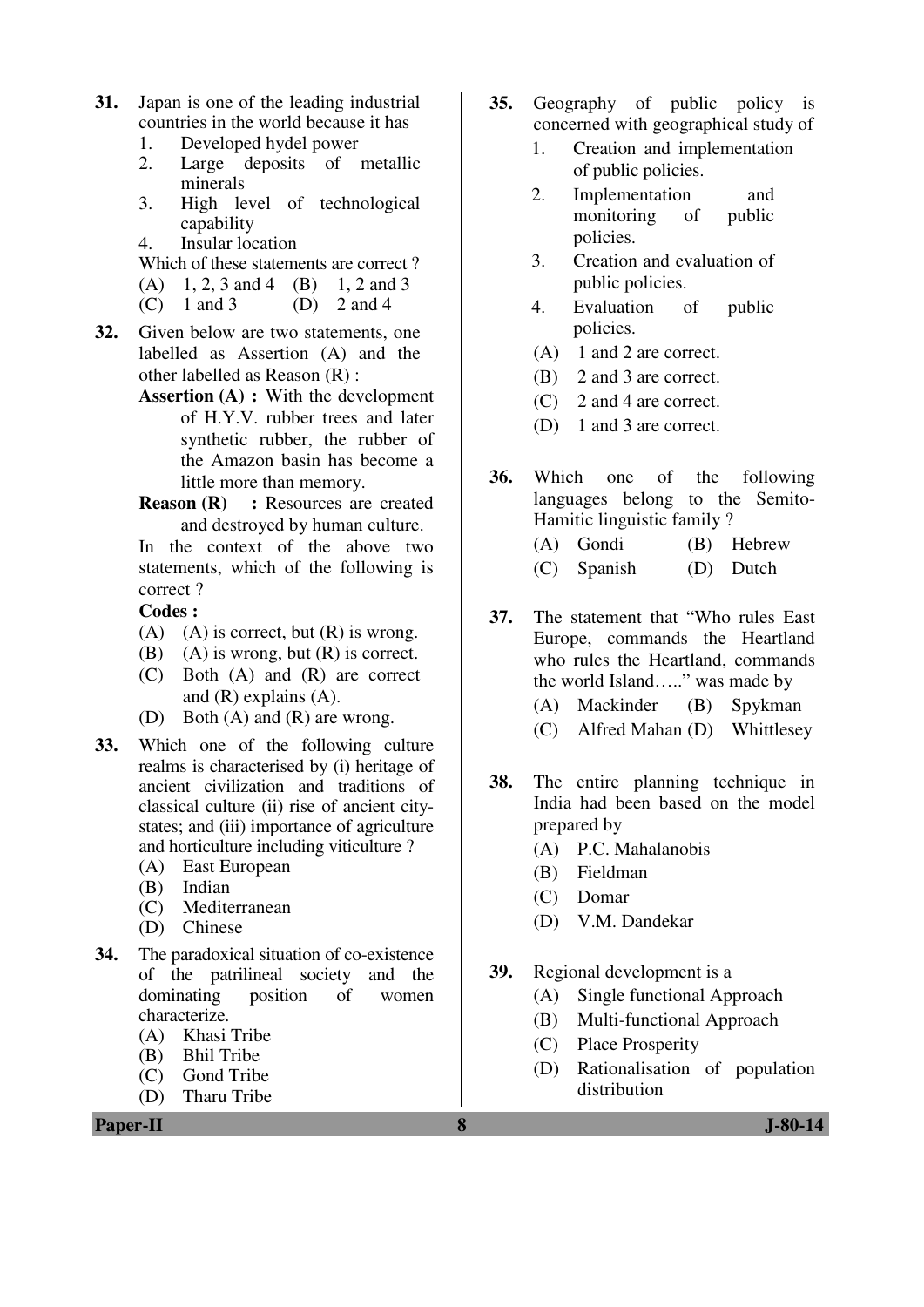- 31. जापान अपने किन कारणों से विश्व में एक अग्रणी औद्योगिक देश है ?
	- 1. विकसित जलीय विद्युत के कारण
	- 2. धात्विक खनिजों के विशाल निक्षेप के कारण
	- 3. उच्च स्तर की प्रौद्योगिकीय क्षमता के कारण
	- 4. द्रीपीय अवस्थिति के कारण
	- इनमें से कौन से कथन सही हैं ?
	- $(A)$  1, 2, 3 और 4 (B) 1, 2 और 3
	- (C)  $1 \text{ and } 3$  (D)  $2 \text{ and } 4$
- 32. नीचे दो कथन दिये गये हैं : एक को अभिकथन (A) और दसरे को कारण (R) का नाम दिया गया है :
	- **अभिकथन (A) :** उन्नत प्रकार के रबर वृक्षों के विकास और बाद में कृत्रिम रबर के साथ, अमेजॅन बेसिन का रबर स्मृति से ज्यादा कछ नहीं रह गया है ।
	- **कारण (R) :** संसाधन मानवीय संस्कृति द्वारा सृजित तथा नष्ट किये जाते हैं ।

### कूट :

- $(A)$   $(A)$  सही है, परन्तु  $(R)$  गलत है।
- $(B)$   $(A)$  गलत है, परन्तु  $(R)$  सही है ।
- $(C)$   $(A)$  और  $(R)$  दोनों सही हैं और  $(R)$ ,  $(A)$  की व्याख्या करता है।
- (D) (A) और (R) दोनों गलत हैं ।
- 33. निम्नलिखित में से किस संस्कृति क्षेत्र की विशेषताएँ हैं (i) प्राचीन सभ्यता और क्लासीकीय संस्कृति की परम्परा, (ii) प्राचीन नगर-राज्यों का उत्थान और (iii) कृषि और अंगुर की खेती समेत बागवानी का महत्त्व ?
	- (A) पूर्वी यूरोपीय (B) भारतीय
	- (C) भमध्यसागरीय (D) चीनी
- 34. पितृसत्तात्मक समाज और स्त्रियों की प्रभावशाली स्थिति के सह अस्तित्व की विरोधाभासी स्थिति किस जनजाति की विशेषता है ?
	- $(A)$  खासी जनजाति  $(B)$  भील जनजाति
	- $(C)$  गोंड जनजाति  $(D)$  थारु जनजाति
- **35.** लोक नीति का भूगोल किसके भौगोलिक अध्ययन के साथ सम्बन्धित है ?
	- 1. लोक नीतियों का सृजन और क्रियान्वयन
	- 2. लोक नीतियों का क्रियान्वयन और चिगागनी
	- 3. लोक नीतियों का सृजन और मूल्यांकन
	- 4. लोक नीतियों का मुल्यांकन
	- $(A)$  1 और 2 सही हैं।
	- $(B)$  2 और 3 सही हैं।
	- $(C)$  2 और 4 सही हैं।
	- (D)  $1 \text{ and } 3 \text{ if } k$
- 36. निम्नलिखित में से कौन सी भाषा सेमिटो-हेमीटिक भाषाई परिवार से है $\overline{a}$ 
	- $(A)$  गोंड़ी  $(B)$  हेब्र
	- (C) स्पेनिश (D) डच
- 37. "जो पूर्वी यूरोप पर शासन करता है, वह हृदयस्थल पर शासन करता है, जो हृदयस्थल पर शासन करता है वह विश्व दीप को वश में रखता है ।" यह किसका कथन है ?
	- (A) मैकिंडर (B) स्पाइकमैन
	- (C) अलफ्रेड महान (D) व्हीटलैसी
- 38. भारत में समस्त नियोजन तकनीक किसके द्वारा तैयार किये गये मॉडल पर आधारित है ?
	- $(A)$  पी.सी. महालानोबिस
	- (B) फोल्डमैन
	- $(C)$  डोमर
	- (D) वी.एम. दांडेकर
- 39. प्रादेशिक विकास है
	- (A) एकल-प्रकार्यात्मक उपागम
	- (B) बह-प्रकार्यात्मक उपागम
	- (C) स्थान समृद्धता
	- $(D)$  जनसंख्या वितरण की तर्क संगतता

उपर्युक्त दो कथनों के सन्दर्भ में निम्नलिखित में से कौन सा सही है ?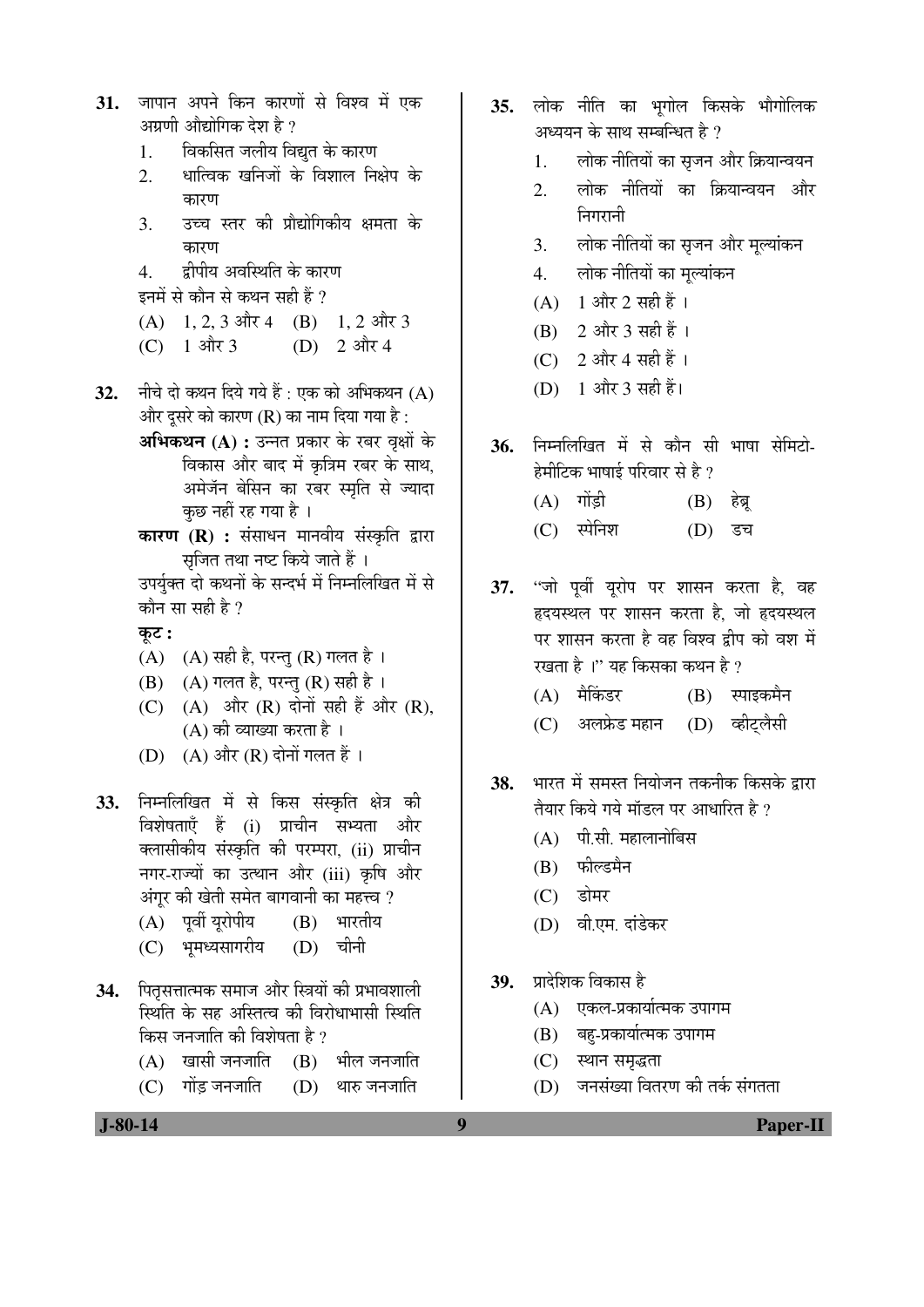- **40.** According to Hufschmidt, bringout the chronological sequence in the main phases of development of Regional planning in the last 100 years of its history.
	- i. Cultural Regionalism Orientation
	- ii. Metropolitan Orientation
	- iii. Natural Resource Orientation

 iv. Regional Science Orientation **Codes :** 

- (A) iii, ii, iv, i (B) i, iii, iv, ii
- $(C)$  iv, i, iii, ii  $(D)$  iii, i, iv, ii
- **41.** Who has defined that "there is only one region – the surface of the earth on which mankind finds its home" ?
	- (A) Minshull
	- (B) Vidal de la Blasche
	- (C) Fenneman
	- (D) Herbertson
- **42.** The agricultural region is a
	- (A) Homogenous region
	- (B) Functional region
	- (C) Nodal region
	- (D) Natural region
- **43.** Which one of the following sequences of the Himalayan ranges from South to North is correct ?
	- (A) Karakoram Ladakh Zaskar – Pir panjal
	- (B) Ladakh Zaskar Pir Panjal Karakoram
	- (C) Zaskar Pir Panjal Karakoram – Ladakh
	- (D) Pir Panjal Zaskar Ladakh Karakoram
- **44.** The oldest and the richest coal field of India with respect to quantity of production and quality is
	- (A) Bokaro
	- (B) Jharia
	- (C) Raniganj
	- (D) Makum-Nazira
- **45.** The highest and the lowest population density difference during<br>2001 and 2011 was recorded and  $2011$  was respectively in
	- (A) Haryana and Arunachal Pradesh
	- (B) Uttar Pradesh and Tamil Nadu<br>(C) West Bengal and Nagaland
	- West Bengal and Nagaland
	- (D) Bihar and Nagaland
- **46.** The most important source of irrigation in Great Indian Desert (Thar) is
	- (A) Canal<br>(B) Well
	- Well
	- (C) Tube-well
	- (D) All of the above
- **47.** The longest west flowing Peninsular river is
	- (A) Godavari (B) Krishna
	- $(C)$  Narmada  $(D)$
- **48.** Match List I with List II and select the correct answer from the codes given below :

|     |               |           | $List-I$                   |                     |              |               | $List-II$                      |    |  |
|-----|---------------|-----------|----------------------------|---------------------|--------------|---------------|--------------------------------|----|--|
|     |               |           | (Spectral Bands)           |                     | (Wavelength) |               |                                |    |  |
|     | a -           |           | Visible region i. $8 - 12$ |                     |              |               |                                |    |  |
|     |               |           |                            |                     |              |               | micrometre                     |    |  |
|     | h.            |           | Near Infrared              |                     |              |               | ii. $1 \text{ mm} - 1.0$       |    |  |
|     |               |           |                            |                     |              | metre         |                                |    |  |
|     |               |           | c. Microwave               |                     |              |               | iii. $0.7 - 3.0$               |    |  |
|     |               |           |                            |                     |              |               | micrometre                     |    |  |
|     |               |           | d. Thermal                 |                     |              |               | iv. $0.4 - 0.7$                |    |  |
|     |               | Infrared  |                            |                     |              |               | micrometre                     |    |  |
|     | <b>Codes:</b> |           |                            |                     |              |               |                                |    |  |
|     |               | a         | $\mathbf b$                |                     |              | d             |                                |    |  |
|     | $(A)$ iv      |           | $\overline{\mathbf{i}}$    | iii                 |              | $\mathbf{i}$  |                                |    |  |
|     |               |           | $(B)$ iii iv               | $\mathbf{i}$        |              | $\mathbf{ii}$ |                                |    |  |
|     |               |           | $(C)$ iv iii               | $\ddot{\mathbf{i}}$ |              | $\mathbf{i}$  |                                |    |  |
|     |               | $(D)$ iii | iv                         | ii                  |              | $\mathbf{i}$  |                                |    |  |
|     |               |           |                            |                     |              |               |                                |    |  |
| 49. |               |           |                            |                     |              |               | Flow maps are used to show the |    |  |
|     |               |           | distribution of which      |                     |              |               | type                           | οf |  |
|     |               |           | following data?            |                     |              |               |                                |    |  |
|     |               |           |                            |                     |              |               |                                |    |  |

- (A) Line (B) Area (C) Point (D) Volume
- **50.** Cumulative frequency distribution is shown by
	- (A) Histogram
	- (B) Frequency Curve
	- (C) Ogive
	- (D) Pie diagram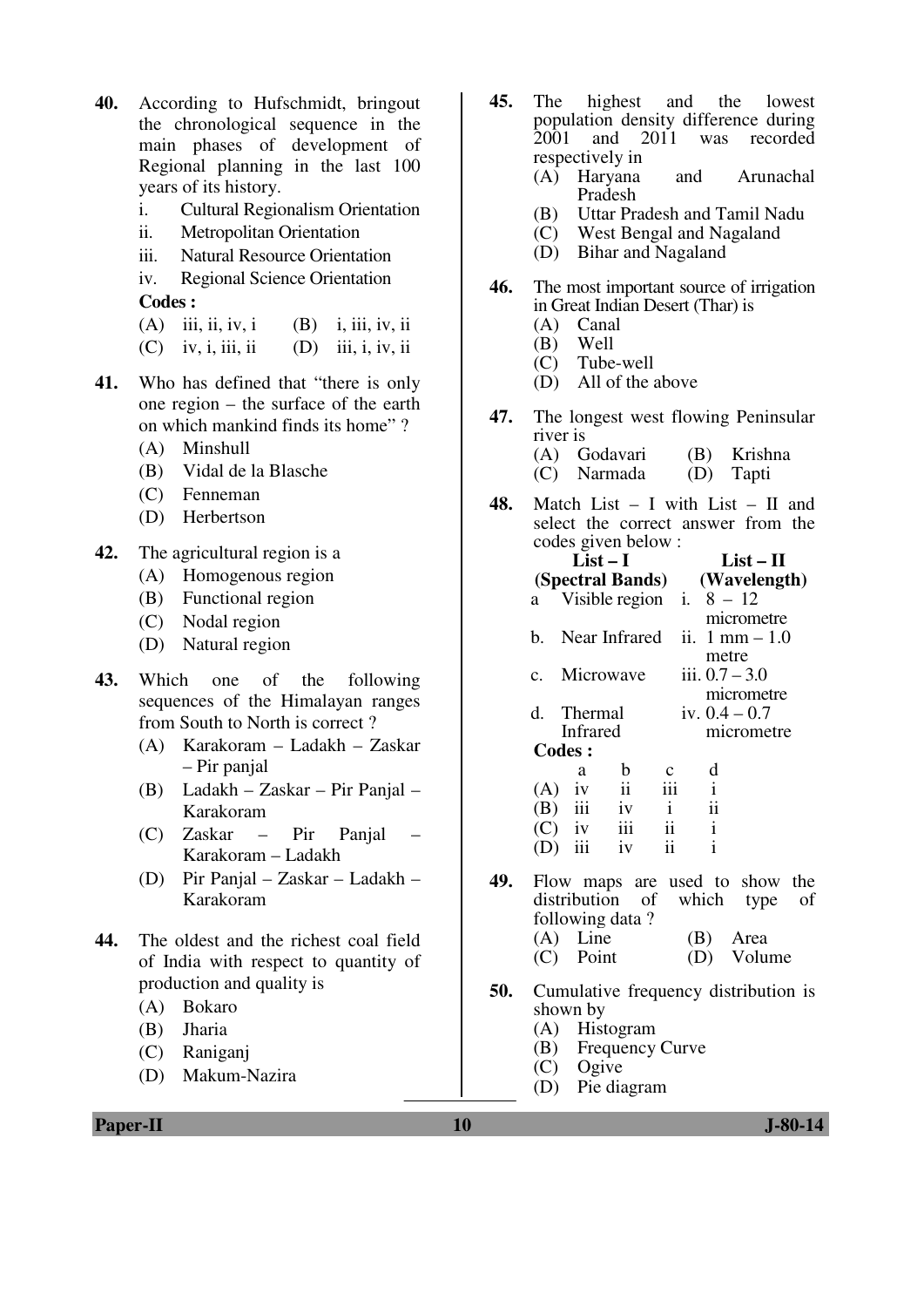| 40.       | हफश्मिट के अनुसार, प्रादेशिक नियोजन के<br>पिछले 100 वर्षों के इतिहास में उसके विकास<br>के मुख्य चरणों में कालानुक्रमिक अनुक्रम<br>बताइये : | 45. | 2001 और 2011 की अवधि में उच्चतम तथा<br>निम्नतम जनसंख्या घनत्व में अन्तर क्रमश:<br>कहाँ अंकित किया गया ?<br>हरियाणा और अरुणाचल प्रदेश<br>(A) |
|-----------|--------------------------------------------------------------------------------------------------------------------------------------------|-----|---------------------------------------------------------------------------------------------------------------------------------------------|
|           | सांस्कृतिक प्रदेशवाद अभिमुखता<br>i.                                                                                                        |     | (B) उत्तर प्रदेश और तमिलनाडु<br>(C) पश्चिम बंगाल और नागालैंड                                                                                |
|           | ii.<br>महानगरीय अभिमुखता<br>iii.<br>प्राकृतिक संसाधन अभिमुखता                                                                              |     | (D) बिहार और नागालैंड                                                                                                                       |
|           | प्रादेशिक विज्ञान अभिमुखता<br>iv.                                                                                                          |     |                                                                                                                                             |
|           | कूट :                                                                                                                                      | 46. | बृहद भारतीय मरुस्थल (थार) में सिंचाई का<br>सर्वाधिक महत्त्वपूर्ण स्रोत क्या है ?                                                            |
|           | (A)<br>$\overline{\mathbf{u}}$<br>iii<br>iv<br>$\mathbf{1}$                                                                                |     | (A) नहर<br>$(B)$ कुँआ                                                                                                                       |
|           | iii<br>$\ddot{\rm n}$<br>(B)<br>$\mathbf{i}$<br>iv                                                                                         |     | (D) उपर्युक्त सभी<br>(C) नल-कूप                                                                                                             |
|           | iii<br>$\ddot{\rm ii}$<br>$\mathbf{i}$<br>(C)<br>iv                                                                                        | 47. | सबसे लम्बी पश्चिम की ओर बहने वाली                                                                                                           |
|           | $\mathbf{ii}$<br>iii<br>$\mathbf{i}$<br>(D)<br>iv                                                                                          |     | प्रायद्वीपीय नदी कौन सी है ?                                                                                                                |
| 41.       | किसने यह व्याख्या की है कि ''केवल एक प्रदेश                                                                                                |     | (A) गोदावरी<br>$(B)$ कृष्णा                                                                                                                 |
|           | है – पृथ्वी की सतह, जिस पर मानवता को                                                                                                       |     | (C) नर्मदा<br>ताप्ती<br>(D)                                                                                                                 |
|           | अपना आवास मिला है" ?                                                                                                                       | 48. | सूची – I को सूची – II के साथ सुमेलित करें                                                                                                   |
|           | (A) मिनशुल                                                                                                                                 |     | और नीचे दिये कूटों से सही उत्तर का चयन करें :                                                                                               |
|           | वाईडल डी ला ब्लाश<br>(B)                                                                                                                   |     | सूची – I<br>सूची - II                                                                                                                       |
|           | (C) फेनेमैन                                                                                                                                |     | (स्पेकट्रमी बैण्ड)<br>(तरंगदैर्ध्य)                                                                                                         |
|           | (D) हर्बर्ट्सन                                                                                                                             |     | a. दृश्यमान क्षेत्र       i.   8–12 सूक्ष्म मीटर<br>b. लगभग-अवरक्त ii. 1 मी.मी. - 1.0 मीटर                                                  |
| 42.       | कृषि क्षेत्र है                                                                                                                            |     | c. सूक्ष्मतरंग<br>iii. $0.7 - 3.0$ सूक्ष्म मीटर                                                                                             |
|           | कार्यात्मक प्रदेश<br>समरूप प्रदेश<br>(B)<br>(A)                                                                                            |     | d. तापीय अवरक्त<br>iv. 0.4 – 0.7 सूक्ष्म मीटर                                                                                               |
|           | (D) प्राकृतिक प्रदेश<br>नॉडल प्रदेश<br>(C)                                                                                                 |     | कूट :                                                                                                                                       |
|           |                                                                                                                                            |     | d<br>b<br>a<br>$\mathbf{c}$<br>$\rm ii$<br>iii<br>$\mathbf{i}$<br>(A)<br>iv                                                                 |
| 43.       | दक्षिण से उत्तर तक हिमालय की श्रेणियों के                                                                                                  |     | (B)<br>111<br>1V<br>$\mathbf{1}$<br>11<br>iii<br>ii<br>(C)<br>$\mathbf{i}$<br>iv                                                            |
|           | निम्नलिखित अनुक्रमों में से कौन सा सही है ?                                                                                                |     | iii<br>ii<br>$\mathbf{i}$<br>(D)<br>iv                                                                                                      |
|           | कराकोरम - लद्दाक - जास्कर - पिर पंजाल<br>(A)<br>लद्दाक - जास्कर - पिर पंजाल - कराकोरम                                                      | 49. | निम्नलिखित में से किस प्रकार के आँकड़े का                                                                                                   |
|           | (B)<br>जास्कर - पिर पंजाल - कराकोरम - लद्दाक<br>(C)                                                                                        |     | वितरण दर्शाने के लिये प्रवाही मानचित्रों का                                                                                                 |
|           | पिर पंजाल - जास्कर - लद्दाक - कराकोरम<br>(D)                                                                                               |     | उपयोग किया जाता है ?                                                                                                                        |
|           |                                                                                                                                            |     | क्षेत्रीय<br>$(A)$ रेखा<br>(B)                                                                                                              |
| 44.       | कोयले के उत्पादन की मात्रा तथा गुणवत्ता के                                                                                                 |     | (C) बिन्दु<br>(D)<br>आयतन                                                                                                                   |
|           | सम्बन्ध में भारत का सबसे पुरातन तथा सबसे                                                                                                   | 50. | संचयी आवृत्ति वितरण किसके द्वारा दर्शाया                                                                                                    |
|           | समृद्ध कोयला-क्षेत्र कौन सा है ?                                                                                                           |     | जाता है ?                                                                                                                                   |
|           | बोकारो<br>झरिया<br>(A)<br>(B)                                                                                                              |     | (B) आवृत्ति वक्र<br>(A) आयतचित्र                                                                                                            |
|           | रानीगंज<br>(D) माकूम-नज़ीरा<br>(C)                                                                                                         |     | पाई आरेख<br>तोरण (ओगिव)<br>(D)<br>(C)                                                                                                       |
| $J-80-14$ | 11                                                                                                                                         |     | <b>Paper-II</b>                                                                                                                             |